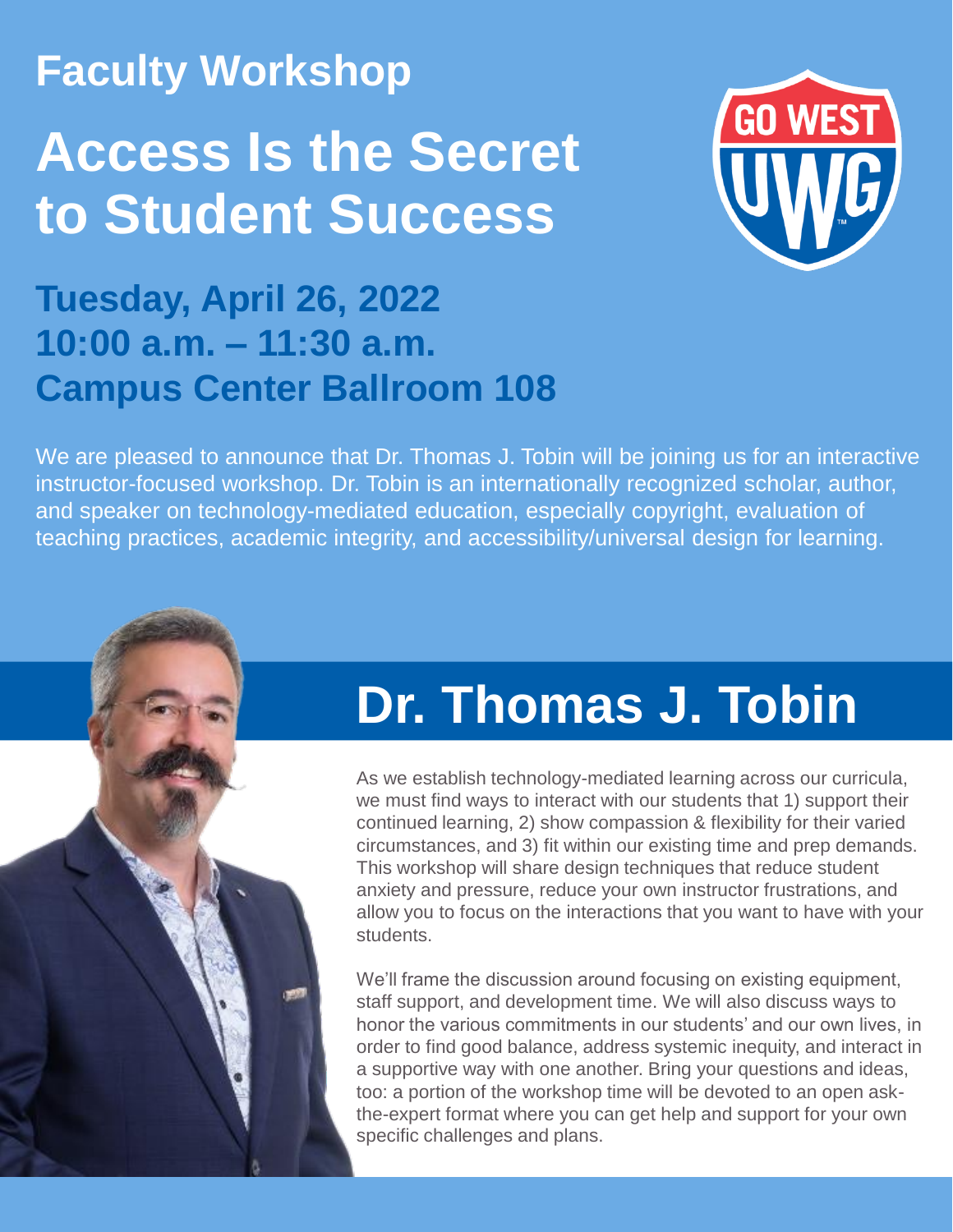**Train-the-Trainer Staff Workshop**

## **Lowering Student Barriers Across Campus**



#### **Tuesday, April 26, 2022 2:00 p.m. – 3:30 p.m. Campus Center Ballroom 108**

We are pleased to announce that Dr. Thomas J. Tobin will be joining us for an engaging, interactive train-the-trainer staff workshop. Dr. Tobin is an internationally recognized scholar, author, and speaker on technology-mediated education, especially copyright, evaluation of teaching practices, academic integrity, and accessibility/universal design for learning.

# **Dr. Thomas J. Tobin**

Accessibility has long been a goal of many colleges and universities. Despite our common challenges of fragmented service silos, unclear compliance definitions, and limited human and financial resources, we would be hard pressed to find anyone who doesn't think that making the experience of college accessible to the broadest possible audience is the right thing to do.

Academic support units are in the best position to influence how all college constituents experience systems, processes, content, and tools. This workshop will provide multiple ways to keep participants engaged in an interactive, collaborative environment. We will use active learning techniques and provide use-them-now resources for participants. Especially by relating inclusive service design to broader access benefits for all learners, this session's activities serve as a model for participants to re-frame access and inclusion conversations with their colleagues and leadership team.